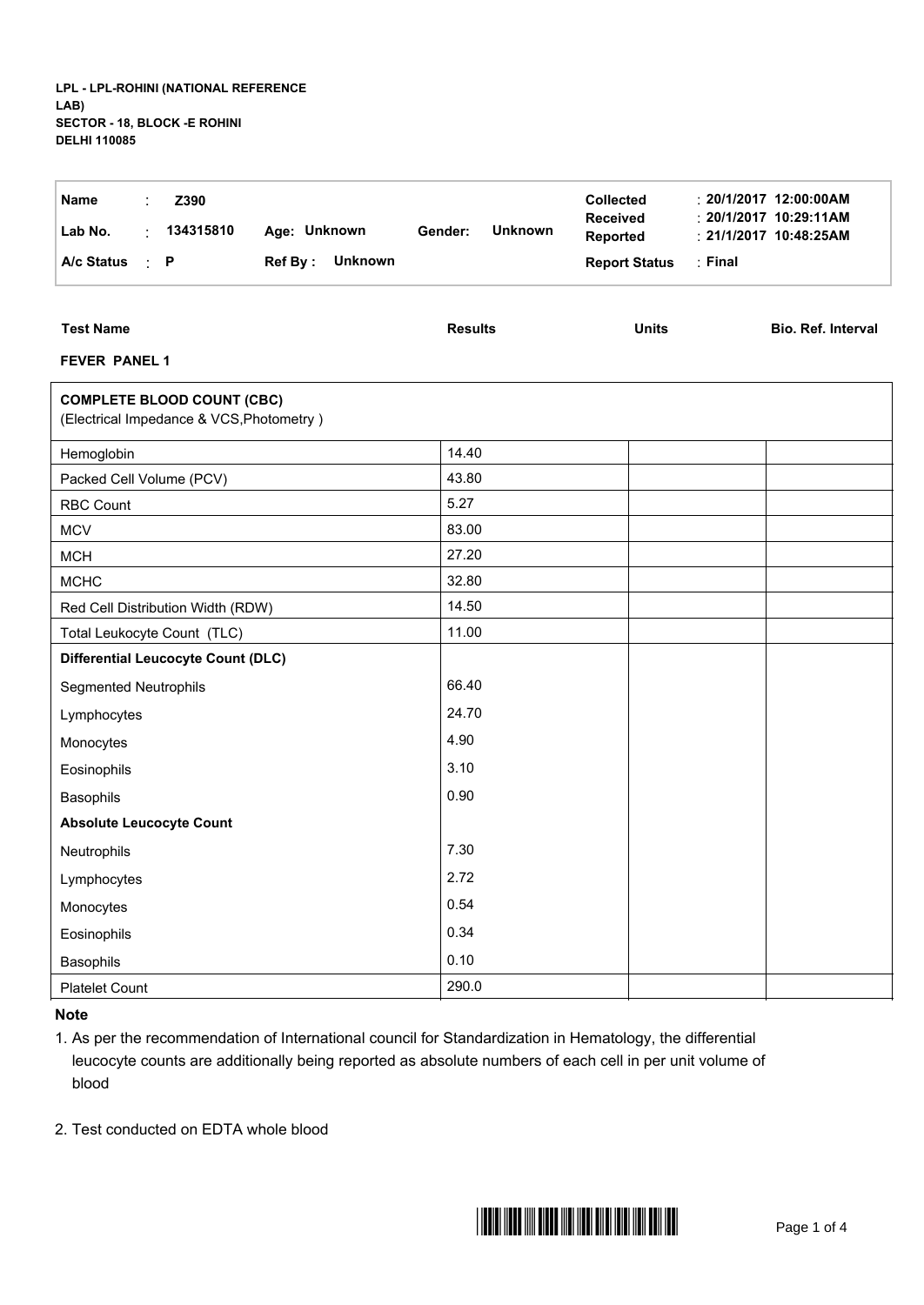## **LPL - LPL-ROHINI (NATIONAL REFERENCE LAB) SECTOR - 18, BLOCK -E ROHINI DELHI 110085**

| <b>Name</b> |           | Z390      |                 |         |                | <b>Collected</b>                   | $\div$ 20/1/2017 12:00:00AM                                |
|-------------|-----------|-----------|-----------------|---------|----------------|------------------------------------|------------------------------------------------------------|
| Lab No.     |           | 134315810 | Age: Unknown    | Gender: | <b>Unknown</b> | <b>Received</b><br><b>Reported</b> | $\div$ 20/1/2017 10:29:11AM<br>$\div$ 21/1/2017 10:48:25AM |
| A/c Status  | $\cdot$ P |           | Ref By: Unknown |         |                | <b>Report Status</b>               | :Final                                                     |

| <b>Test Name</b>                                                             | <b>Results</b>      | <b>Units</b> | Bio. Ref. Interval |
|------------------------------------------------------------------------------|---------------------|--------------|--------------------|
| URINE EXAMINATION, ROUTINE; URINE, R/E<br>(Automated Strip Test, Microscopy) |                     |              |                    |
| <b>Physical</b>                                                              |                     |              |                    |
| Colour                                                                       | <b>Light Yellow</b> |              | Pale yellow        |
| Specific Gravity                                                             | 1.025               |              |                    |
| pH                                                                           | 6                   |              | $5.0 - 8.0$        |
| Chemical                                                                     |                     |              |                    |
| Proteins                                                                     | Nil                 |              | Nil                |
| Glucose                                                                      | Nil                 |              | Nil                |
| Ketones                                                                      | Nil                 |              | Nil                |
| Bilirubin                                                                    | Nil                 |              | Nil                |
| Urobilinogen                                                                 | Normal              |              | Normal             |
| Leucocyte Esterase                                                           | Negative            |              | Negative           |
| <b>Nitrite</b>                                                               | Negative            |              | Negative           |
| <b>Microscopy</b>                                                            |                     |              |                    |
| R.B.C.                                                                       | Negative            |              | Negative           |
| Pus Cells                                                                    | Negative            |              | 0-5 WBC / hpf      |
| <b>Epithelial Cells</b>                                                      | Few                 |              | Few                |
| Casts                                                                        | Nil                 |              | Nil /lpf           |
| Crystals                                                                     | Nil                 |              | Nil                |
| <b>Others</b>                                                                | Nil                 |              |                    |

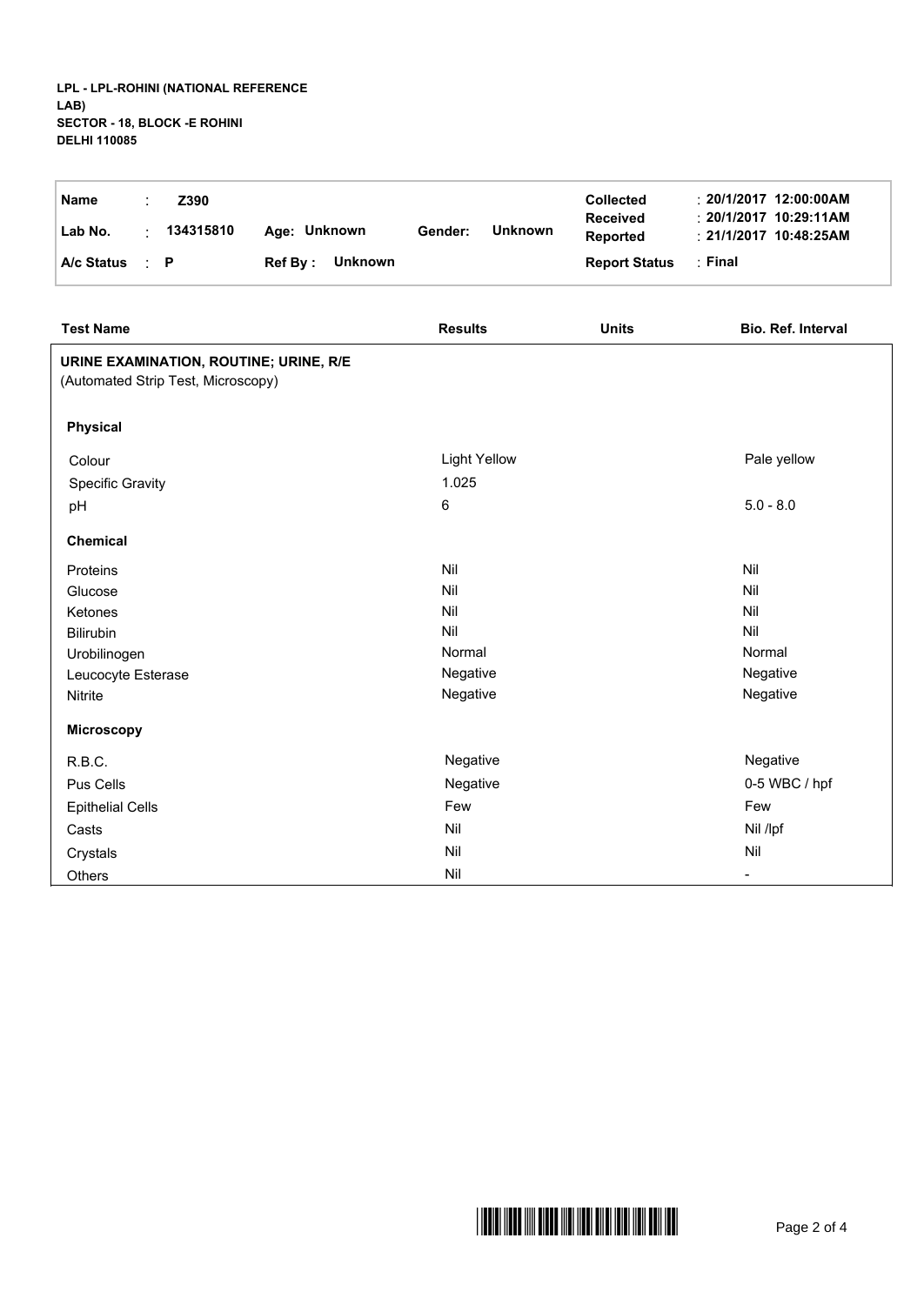| Name                   | Z390      |                 |         |         | <b>Collected</b>            | $\pm 20/1/2017$ 12:00:00AM                                |
|------------------------|-----------|-----------------|---------|---------|-----------------------------|-----------------------------------------------------------|
| Lab No.                | 134315810 | Age: Unknown    | Gender: | Unknown | <b>Received</b><br>Reported | $\pm$ 20/1/2017 10:29:11AM<br>$\div$ 21/1/2017 10:48:25AM |
| $A/c$ Status $\cdot$ P |           | Ref By: Unknown |         |         | <b>Report Status</b>        | :Final                                                    |

| <b>Test Name</b>                            | <b>Results</b> | <b>Units</b> | <b>Bio. Ref. Interval</b> |
|---------------------------------------------|----------------|--------------|---------------------------|
| <b>ERYTHROCYTE SEDIMENTATION RATE (ESR)</b> |                |              |                           |
| (Capillary photometry)                      |                |              |                           |

## **Note**

- 1. C-Reactive Protein (CRP) is the recommended test in acute inflammatory conditions.
- 2. Test conducted on EDTA whole blood at 37°C.
- 3. ESR readings are auto- corrected with respect to Hematocrit (PCV) values.

| <b>WIDAL TEST, SERUM</b><br>(Slide Agglutination) |              |
|---------------------------------------------------|--------------|
| Salmonella typhi O (TO)                           | Non Reactive |
| Salmonella typhi H (TH)                           | Non Reactive |
| Salmonella paratyphi A, H (AH)                    | Non Reactive |
| Salmonella paratyphi B, H (BH)                    | Non Reactive |

Note: 1. Titres 1:80 and above of "O" antigen & 1:160 and above of "H" antigen are significant

2. Rising titres are significant

3. The recommended Widal test is by Tube Agglutination Method

## **Comments**

This test measures somatic O and flagellar H antibodies against Typhoid and Paratyphoid bacilli. The agglutinins usually appear at the end of the first week of infection and increase steadily till third / fourth week after which the decline starts. A positive Widal test may occur because of typhoid vaccination or previous typhoid infection and in certain autoimmune diseases. Non specific febrile disease may cause this titre to increase (anamnestic reaction). The test may be falsely negative in cases of Enteric fever treated with antibiotics in the early stages. The recommended test specially in the first week after infection is Blood Culture.